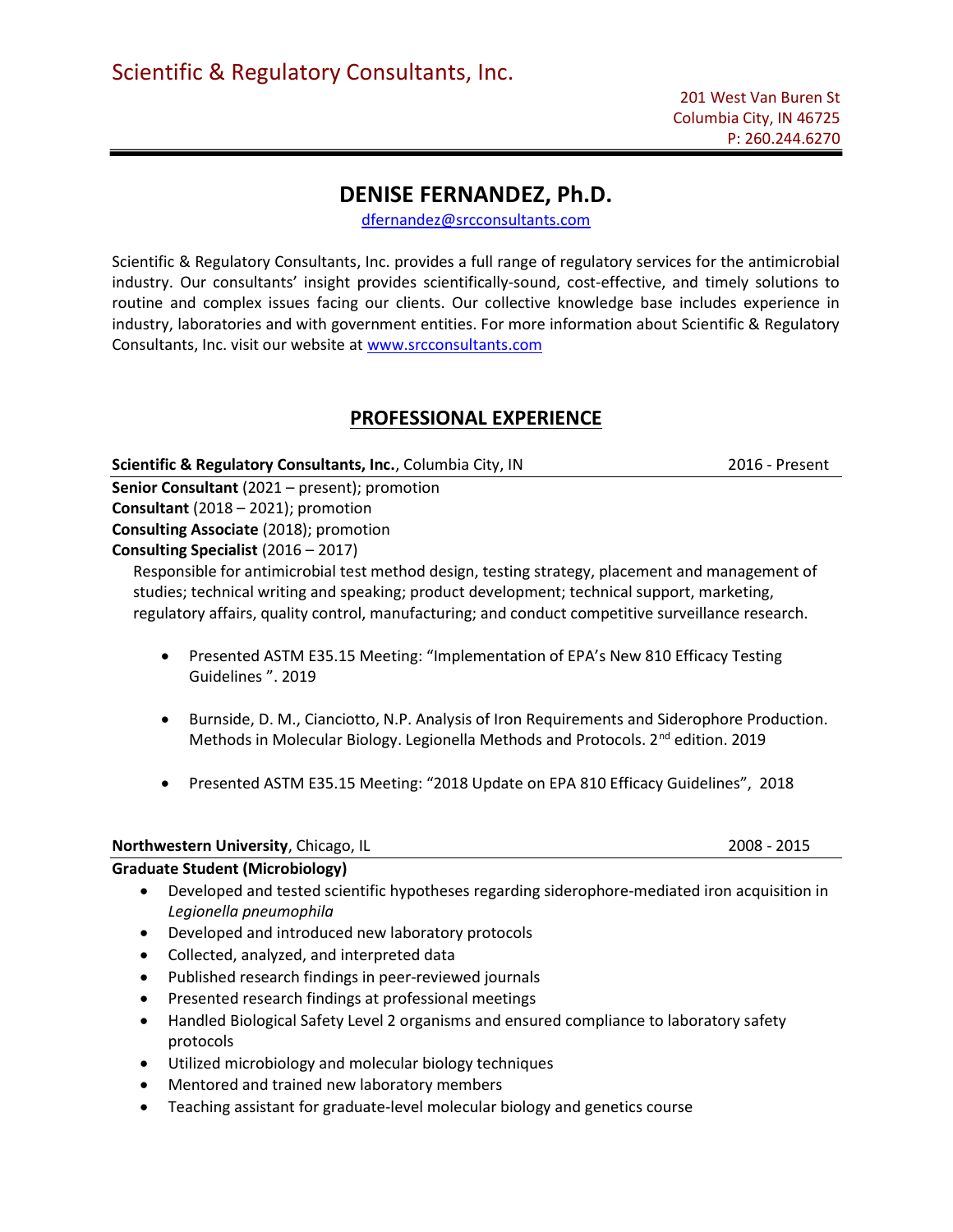# Indiana University-Purdue University Fort Wayne, Fort Wayne, IN 2004 - 2008

Research Technician (Virology) (2007-2008)

- Designed experiments to test hypotheses regarding interactions among Varicella-zoster virus encapsidation proteins
- Employed virology, molecular biology and biochemistry techniques
- Collected, analyzed, and interpreted data
- Presented research findings at professional meetings
- Published research findings in peer-reviewed journals

# Student Research Assistant (2004-2007)

- Developed and tested scientific hypotheses
- Collected, analyzed, and interpreted data
- Prepared written grants and fellowships

# EDUCATION

Ph.D. in Microbiology, Northwestern University, Chicago, IL; 2015 B.S. in Biology, Indiana University-Purdue University Fort Wayne, Fort Wayne, IN; 2007 A.S. in Chemical Methods, Indiana University-Purdue University Fort Wayne, Fort Wayne, IN; 2007

# PROFESSIONAL AFFILIATIONS & CERTIFICATIONS

American Society of Testing and Materials (ASTM) American Society of Microbiology (ASM)

# CORPORATE PROFESSIONAL AFFILIATIONS

British Chemicals Association (BCA) (Formerly BACS) Center for Biocide Chemistries (CBC) Household & Commercial Products Association (HCPA) International Sanitary Supply Association (ISSA) Personal Care Products Council (PCPC)

# PROFESSIONAL DEVELOPMENT

# U.S. Environmental Protection Agency (EPA)

COVID-19: Evaluating Aerosol Treatment Technologies; 02/22 COVID-19: Aerosol Treatment Devices & Ozone Disinfection - Emergency Response; 08/21 COVID-19: Electrostatic Sprayers and Foggers for Disinfectant Application; 07/21 Reducing Environmental Exposure to SARS-CoV-2: An Overview of Findings; 06/21 COVID-19: UV-C Devices and Methods for Surface Disinfection; 01/21 EPA Expands Research on COVID-19 in the Environment; 05/20 Legionella Management and Treatment; 01/20 Twelfth Antimicrobial workshop; 06/18 Listening Session on ATP; 06/18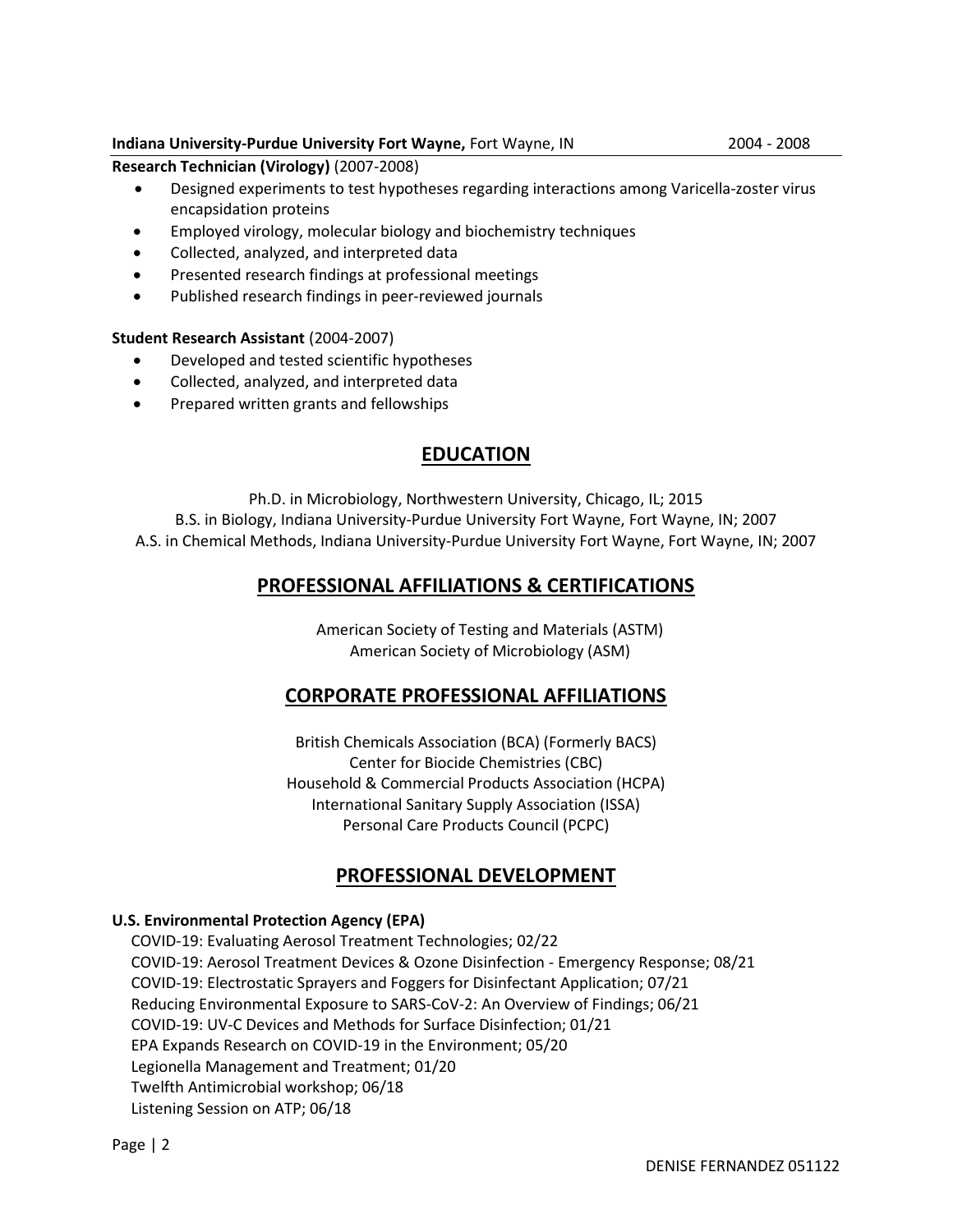Introduction to Down-the-Drain Assessment for Antimicrobial Pesticides; 10/16 Antimicrobial Data Requirements 40 CFR Part 158, Subpart W:

 Introduction and Overview; 07/16 Mammalian Toxicology Data Requirements for Antimicrobial Pesticides; 07/16 Environmental Fate & Transport; 08/16 Antimicrobials Used in Cooling Water Systems; 08/16 Pesticide Label Review Training (Certified 04/16)

# U.S. Food and Drug Administration (FDA)

FDA Study Data Technical Conformance Guide; 11/18 Dietary Supplements: How to Deal with New Criminal, Civil Enforcements; 05/17 How to Conduct Effective Quality Audits; 04/17 CDER Microbiology Issues: A Deeper Dive; 03/17 Medical Device Reporting; 01/17

#### Alston & Bird

EPA requirements for Antimicrobials and Treated Articles; 06/20

#### American Chemistry Council

Biocides Panel Legionella Work Group member, 2016 - Present Biocides Panel Meeting; 01/18

#### American College of Toxicology

The Introduction and Application of GLP Regulations; 05/19

# American Society for Testing & Materials (ASTM)

ASTM E35.15 Fall Meeting; 10/21, 10/19, 10/18, 10/17 ASTM E35.15 Spring Meeting; 04/22, 04/19, 04/18, 04/17

# Bergeson & Campbell, P.C.

 FIFRA Hot Topics in Pesticide, Biocides, and Other Agricultural Chemicals Regulation and Litigation; 04/19

Emerging Ingredient Disclosure Requirements and Confidential Business Information; 10/18

#### Citrix ShareFile

Everything You Need to Stay Connected from the Cloud; 04/17

# Center for Biofilm Engineering (CBE)

 Biofilm Technologies: Pathways to Product Development; 02/21, 02/19 Anti-Biofilm Technologies: Pathways to Product Development; 02/18

#### Center for Disease Control (CDC)

When to Clean, When to Disinfect, and What Science Says about SARS-CoV-2 on surfaces; 04/21

#### Compliance4All

Validation and Use of Excel Spreadsheets in FDA Regulated Environments; 02/19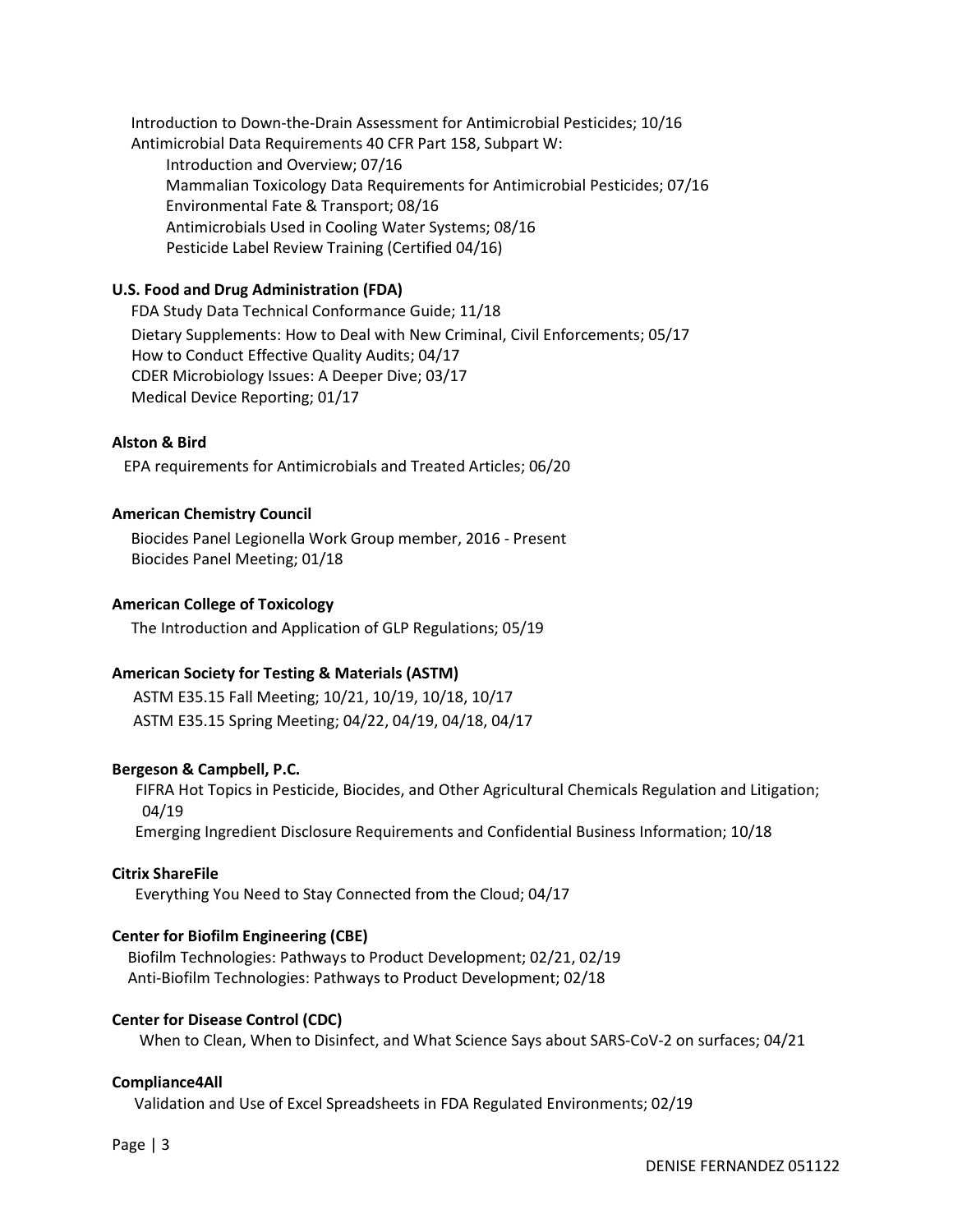Excel Spreadsheets – Step by Step Instructions for Compliance; 05/17 21 CFR Part 11 – Compliance for Electronic Records and Signatures; 04/17

#### ECG, Inc.

Convince Me: Persuasion and Negotiation Training; 08/18

#### FDA News

 Writing Effective SOPs; 04/17 Promotion of Drugs, Devices and Biologics Using Social Media; 02/17 Form 483 and Warning Letter Responses; 12/16 Preparing for an FDA Preapproval Inspection: 11/16 Spreadsheet Validation 2016; Tools and techniques to Meet FDA Requirements

#### Fred Pryor Seminars

Workplace Life Jacket: 7 Tips to Improve Your Work-Life Balance; 05/22

#### Gladieux Consulting

Better Business Writing; Add Power to Your Words at Work; 05/18

#### Global Leadership Network

Global Leadership Summit; 08/20

#### Green Mountain Quality Assurance

Reviewing Electronic Data and Audit Trails; 03/18

# Household & Commercial Products Association (HCPA)

 Are you asking what ingredients need to be shared online and on your label, and when?; 03/19 Changes to the Notice of Decision to Register Pesticide Products; 01/19 IMPACT Meeting; 04/18 Discover the New Consumer Product Ingredients Dictionary; 11/17 Mid-Year Meeting; 05/22, 05/21, 05/19, 05/18, 05/17 Annual Meeting; 12/20; 12/18, 12/17

# Infection Control Today (ICT)

Balancing Surface Disinfecting & Compatibility in Healthcare Today; 05/19

# Indiana University – Purdue University – Fort Wayne (IPFW)

Professionalism and Etiquette for Business; 10/17 The Building Blocks of Effective Messages; 08/17

# International Association for Food Protection

Practical Applications of Microbial Modeling; 11/17

# International Sanitary Supply Association, Inc (ISSA)

Page | 4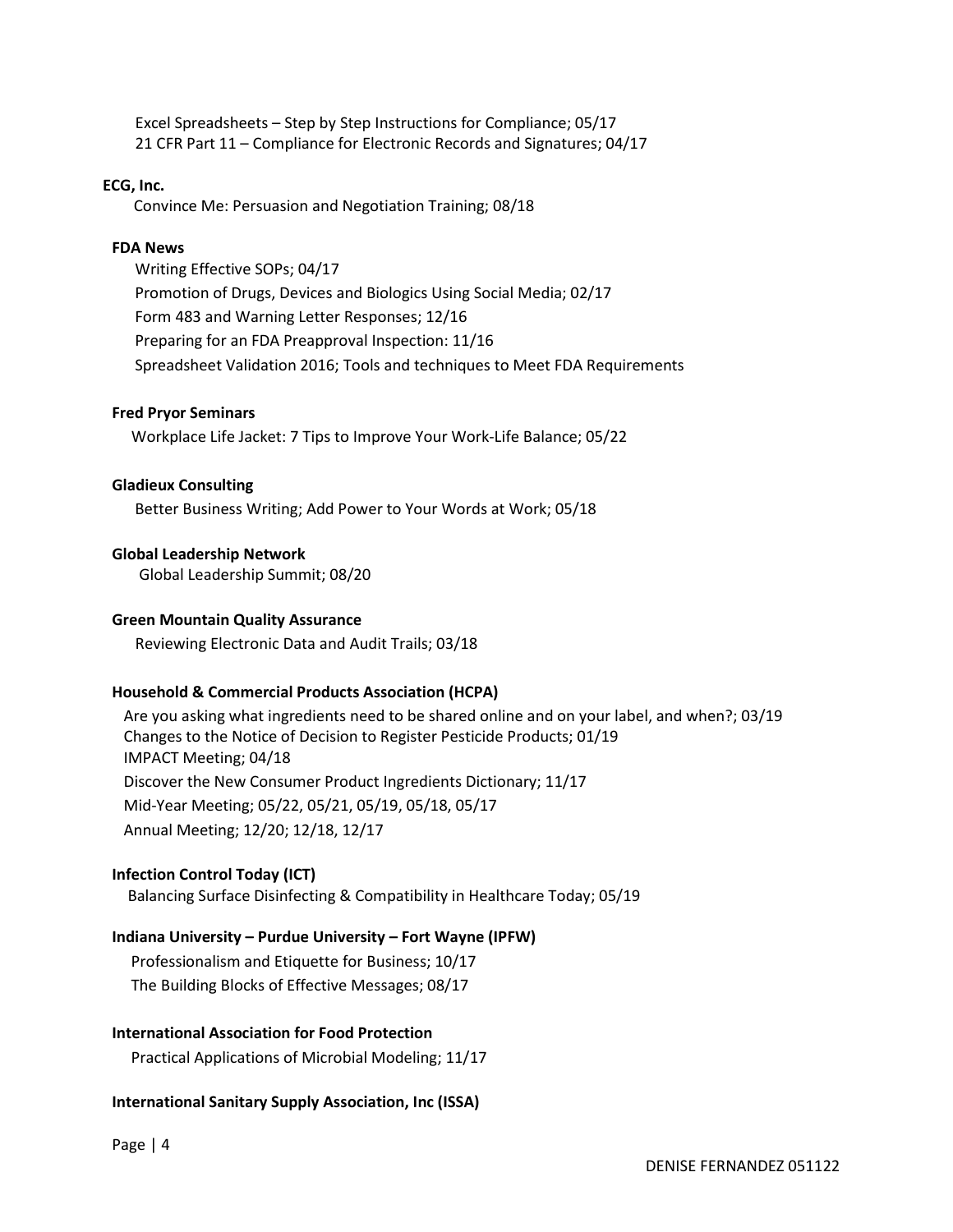Antimicrobial Workshop; 03/21, 04/21

#### The Jackson Laboratory

 Understanding the Landscape of the Skim Microbiome and Potential Applications for Personal Care Products; 06/17

#### Keller & Heckman

A Practical Primer on Pesticides; 10/16

#### Lewis Way Leadership Development

 Communication and Public Speaking; 09/21 Diversity Training; 07/20

#### Montana State University, The Center for Biofilm Engineering

Anti-Biofilm Technologies: Pathways to Product Development; 02/22

#### National Academies Press

Management of Legionella in Water Systems; 08/19

#### Regulatory Affairs Professionals Society (RAPS)

Raising the Regulatory voice – Persuasive Framing; 01/18

#### Scientific & Regulatory Consultants, Inc.

Anti-Bribery; 09/20 EPA 101 Part 1 and 2; 02/19 Child Resistant Packaging; 01/19 EPA Regulatory Update; 11/18 Exempt vs. Non-Exempt Treated Articles; 01/18 6(a)(2) Training; 07/16 EPA 101: Submission Review, Training, and Overview; 06/16

# Smith & Co. Consulting, Inc.

 Advanced GLP Training; 09/20 GLP Data Integrity; 09/20 GLP Refresher Training; 09/20 cGMP Training; 10/19

# Society of Quality Assurance (SQA)

 Auditing Software and Data Providers with a Focus on Cloud Services; 09/18 Auditing Techniques; 09/18 Management Culture & Data Integrity Governance Programs; 02/18 Method Validation and ILV (Independent Lab Verification); 12/16 Basic Training: Good Laboratory Practices; 09/16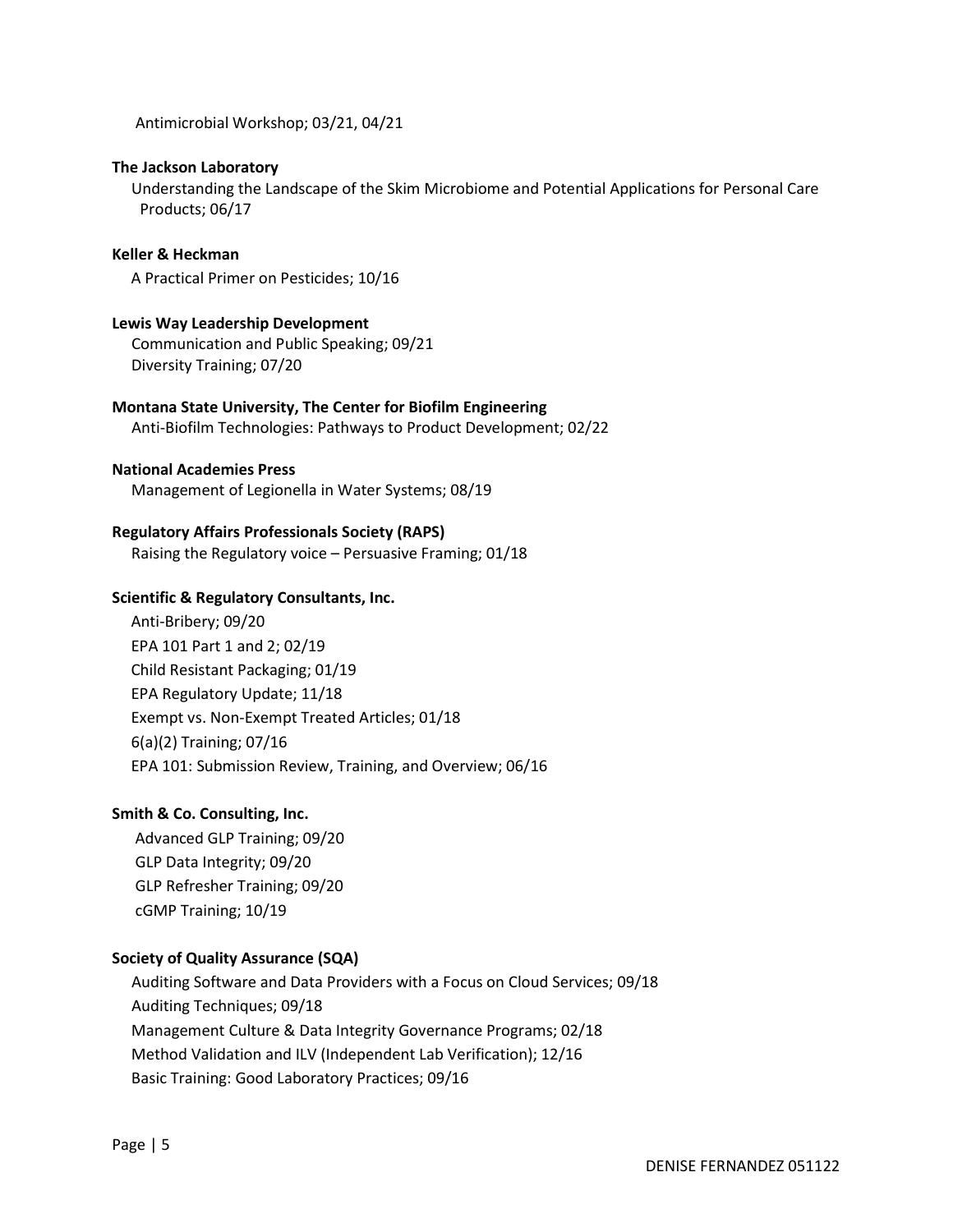### Steptoe & Johnson

 Threshold of Toxicological Concern; 01/19 What's on the Food Contact Horizon; 11/18

### Waters Corporation

 Why is Electronic CDS Data a Major Data Integrity Concern for Regulators?; 04/17 Water Science and Technology Board NASEM Legionella Meeting 1; 02/18

WEAS Engineering Legionella Seminar; 11/19

#### Webber Training

 Chlorhexidine Use and Bacterial Resistance; 09/18 Using Expert Process to Combat Clostridium Difficile Infections; 02/17 The Role of Dr y Surface Contamination in Healthcare Infection Transmission; 02/17 Antimicrobial Environmental Surfaces in Healthcare Settings – Can They Really Be Beneficial?; 10/16

# PUBLICATIONS AND PRESENTATIONS

#### PUBLICATIONS

Fernandez, D. M., Data generation and development of non-public health or public health disinfectant biofilm claims. 2022 Feb 01.

Burnside, D. M., Cianciotto, N.P. Analysis of Iron Requirements and Siderophore Production. Methods in Molecular Biology. Legionella Methods and Protocols. 2nd edition. 2019

Burnside, D. M., Wu, Y., Shafaie, S., Cianciotto, N.P. The Legionella pneumophila siderophore legiobactin is a polycarboxylate that is identical in structure to Rhizoferrin. Infection and Immunity. 2015 Oct:83(10): 3937-3945.

Portier, E., Zheng, H., Sahr, T., Burnside, D.M., Mallama, C., Buchrieser, C., Cianciotto, N.P., Hechard, Y. IroT/mavN, a new iron-regulated gene involved in Legionella pneumophila virulence against amoebae and macrophages. Environmental Microbiology. 2014 Aug 20.

Howard, A.J., Sherman, D.M., Visalli, M.A., Burnside, D.M., Visalli, R.J. The Varicella-zoster virus ORF54 gene product encodes the capsid portal protein, pORF54. Virus Research. 2012 July: 167(1): 102-105.

Stewart, C.R., **Burnside, D.M.**, Cianciotto, N.P. The surfactant of Legionella pneumophila is Secreted in a TolC-dependent manner and is antagonistic of other Legionella species. Journal of Bacteriology. 2011 Nov: 193(21): 5971-5984.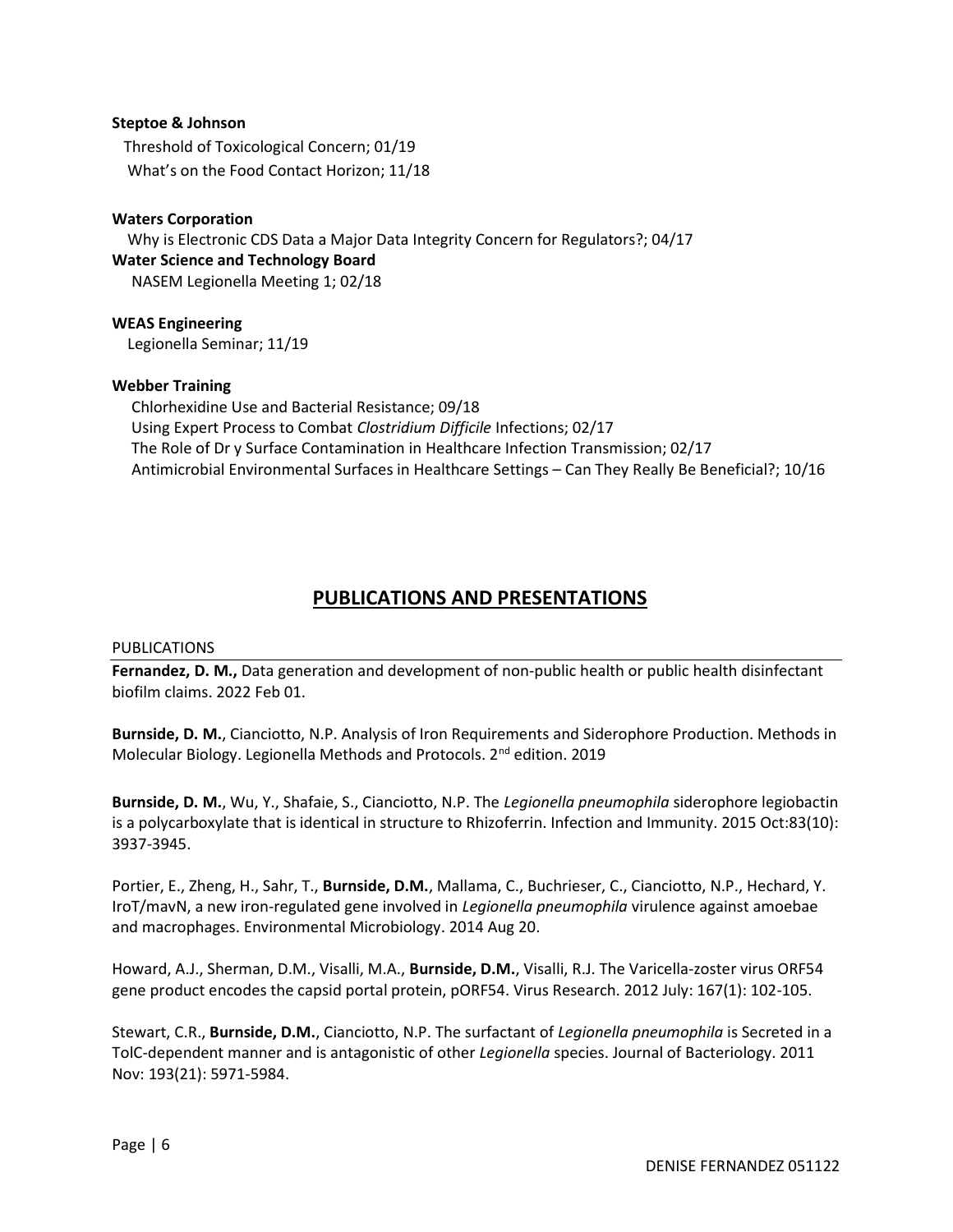Chatfield C.H., Mulhern B.J., Burnside, D.M. Cianciotto, N.P. Legionella pneumophila LbtU acts as a novel, TonB-independent receptor for the legiobactin siderophore. Journal of Bacteriology. 2011 Apr: 193(7):1563-1575.

Yip, E. S., Burnside, D.M., Cianciotto, N.P. Cytochrome c4 is required for siderophore expression by Legionella pneumophila, whereas cytochromes c1 and c5 promote intracellular infection. Microbiology. 2011 Mar: 157: 868-878.

Visalli, R.J., Knepper, J., Goshorn, B., Vanover, K., Burnside D.M., Irven, K., McGauley, R., Visalli, M. Characterization of the Varicella-zoster virus ORF25 gene product: pORF25 interacts with multiple DNA encapsidation proteins. Virus Research. 2009: 144(1-2): 58-64.

Visalli, R.J., Nicolosi, D.M., Irven, K.L., Goshorn, B., Khan, T., Visalli, M.A. The Varicella-zoster virus DNA encapsidation genes: Identification and characterization of the putative terminase subunits. Virus Research. 2007: 129(2): 200-211.

Visalli, R.J., Nicolosi, D.M., Irven, K.L., Khan, T., Visalli, M.A.. Characterization of the murine cytomegalovirus m136 gene. Virus Genes. 2007: 34(2): 117-126.

# PRESENTATIONS

Burnside, D.M., "Implementation of EPA's New 810 Efficacy Testing Guidelines ", ASTM E35.15 Meeting. 2019

Burnside, D.M., Jones, R. "2018 Update on EPA 810 Efficacy Guidelines", ASTM E35.15 Meeting. 2018

Burnside, D.M., Wu, Yuyang, Cianciotto, N.P. "Legiobactin siderophore produced by Legionella pneumophila is structurally similar to rhizoferrin." Midwest Microbial Pathogenesis Conference. Chicago, Illinois. 2014

Burnside, D.M., Cianciotto, N.P. "Evidence for a second Legionella siderophore." 113<sup>th</sup> General Meeting of the American Society for Microbiology. Denver, Colorado. 2013

Burnside, D.M. "The Evolving Role of TolC in Legionella pneumophila." Microbiology-Immunology Departmental Seminar Series. Chicago, IL. 2012

Burnside, D.M., Cianciotto, N.P. "A role for TolC in the export of siderophore in Legionella pneumophila." Midwest Microbial Pathogenesis Conference. Ann Arbor, Michigan. 2011

Burnside, D.M., Yip, E.S., Cianciotto, N.P. "Legionella pneumophila TolC facilitates siderophore production and amoebae infection. Midwest Microbial Pathogenesis Conference. St. Louis, Missouri. 2010